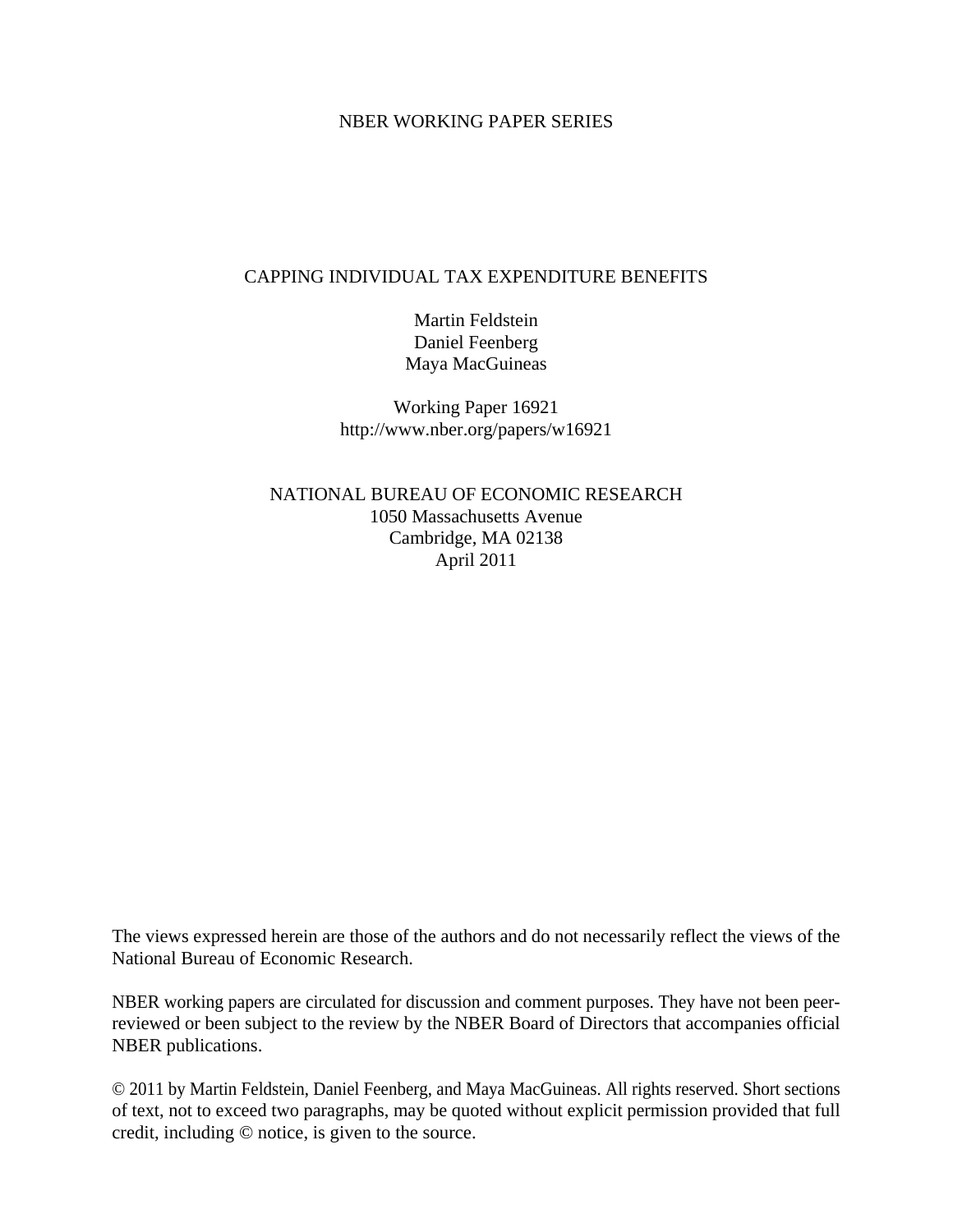Capping Individual Tax Expenditure Benefits Martin Feldstein, Daniel Feenberg, and Maya MacGuineas NBER Working Paper No. 16921 April 2011 JEL No. H2

#### **ABSTRACT**

This paper analyzes a new way of reducing the major individual tax expenditures: capping the total amount that tax expenditures as a whole can reduce each individual's tax burden. More specifically, we examine the effect of limiting the total value of the tax reduction resulting from tax expenditures to two percent of the individual's adjusted gross income. Each individual can benefit from the full range of tax expenditures but can receive tax reduction only up to 2 percent of his AGI.

¸

Simulations using the NBER TAXSIM model project that a 2 percent cap would raise \$278 billion in 2011. The paper analyzes the revenue increases by AGI class. The 2 percent cap would also cause substantial simplification by inducing more than 35 million taxpayers to shift from itemizing their deductions to using the standard deduction. For any taxpayer for whom the 2 percent cap is binding, a cap would reduce the volume of wasteful spending and the associated deadweight loss. Even for those taxpayers for whom the cap is not binding but who are induced by the cap to shift from itemizing to using the standard deduction, the deadweight loss associated with deductible expenditures would be completely eliminated

Martin Feldstein President Emeritus **NBER** 1050 Massachusetts Avenue Cambridge, MA 02138-5398 and NBER msfeldst@nber.org

Daniel Feenberg National Bureau of Economic Research 1050 Massachusetts Avenue Cambridge, MA 02138 and NBER feenberg@nber.org

Maya MacGuineas New America Foundation macguineas@newamerica.net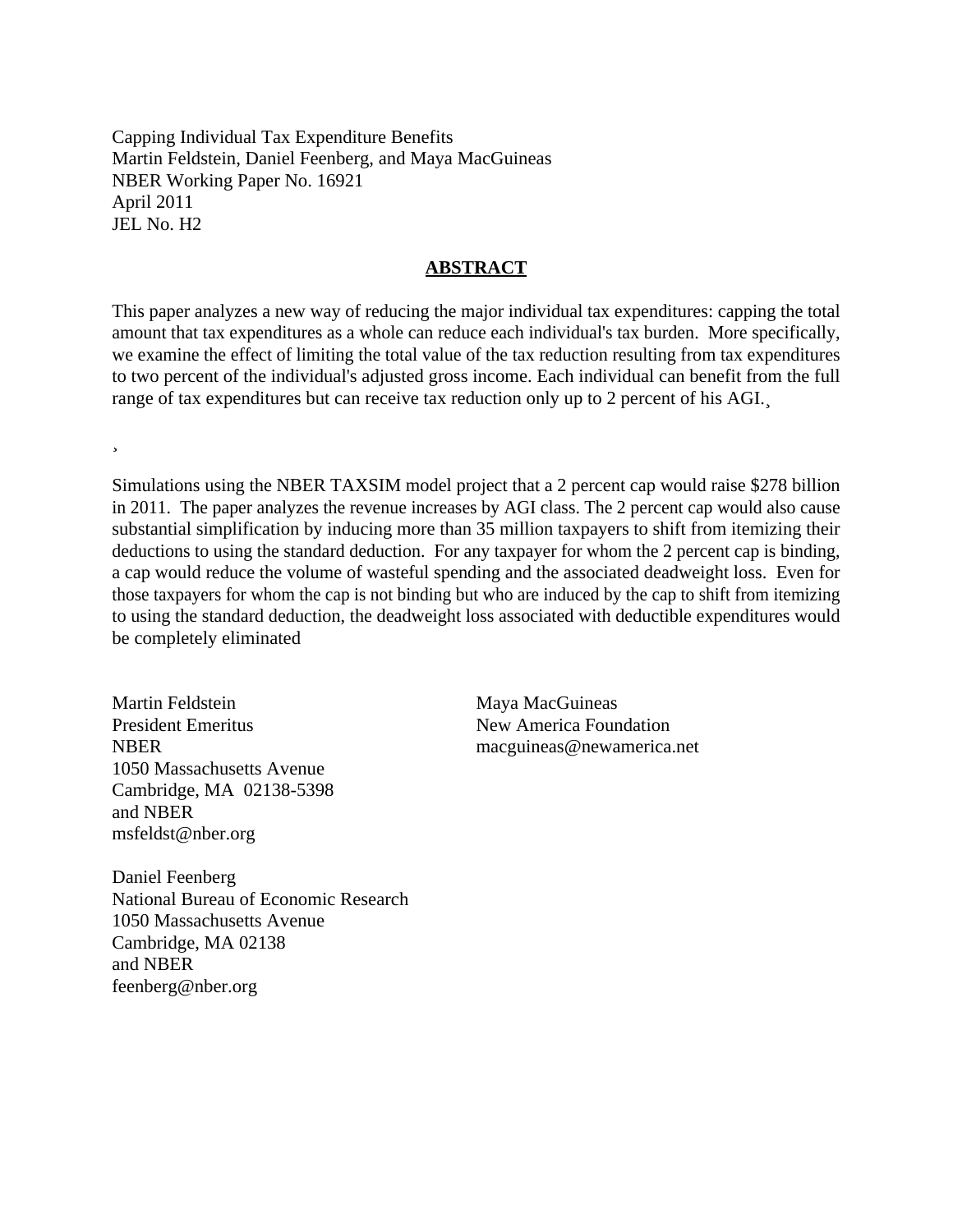Capping Individual Tax Expenditure Benefits

Martin Feldstein, Daniel Feenberg and Maya MacGuineas<sup>1</sup>

This paper examines a new approach to limiting the budget impact of tax expenditures, those special tax rules that substitute for direct government spending as a way to subsidize health insurance, mortgage borrowing and many other things. In total, these tax expenditures cost over \$1 trillion per year in lost revenues. When we exclude preferences for saving and business investment, which would be considered a normal part of a consumption-based tax system, the major tax expenditures will raise the budget deficit in 2011 by more than \$350 billion and therefore more than half of the \$660 billion of all non-defense discretionary spending.

In the past, there have been many recommendations to reduce or eliminate specific tax expenditures that are viewed to be inefficient, ineffective, outdated or unfair. However given the political resistance to such proposals, it is worth evaluating an alternative framework for tax expenditure reform.

The approach that we analyze here is a cap on the total tax expenditure benefit that each taxpayer can receive. We focus on the effects of caps set at two percent of the individual's adjusted gross income (AGI). We also report results for caps at three percent and five percent of AGI as well as the effect of imposing an explicit dollar cap combined with a cap related to AGI.

For most individuals, the biggest tax expenditure benefits are the exclusion of employer provided health insurance or the deductibility of mortgage interest payments. Some of the other large personal tax expenditures are the deductions for state and local taxes and for charitable gifts.

 $\overline{a}$ <sup>1</sup> Martin Feldstein is professor of economics at Harvard University. Daniel Feenberg is research associate of the National Bureau of Economic Research. Maya MacGuineas is the director of the fiscal policy program at the New America Foundation.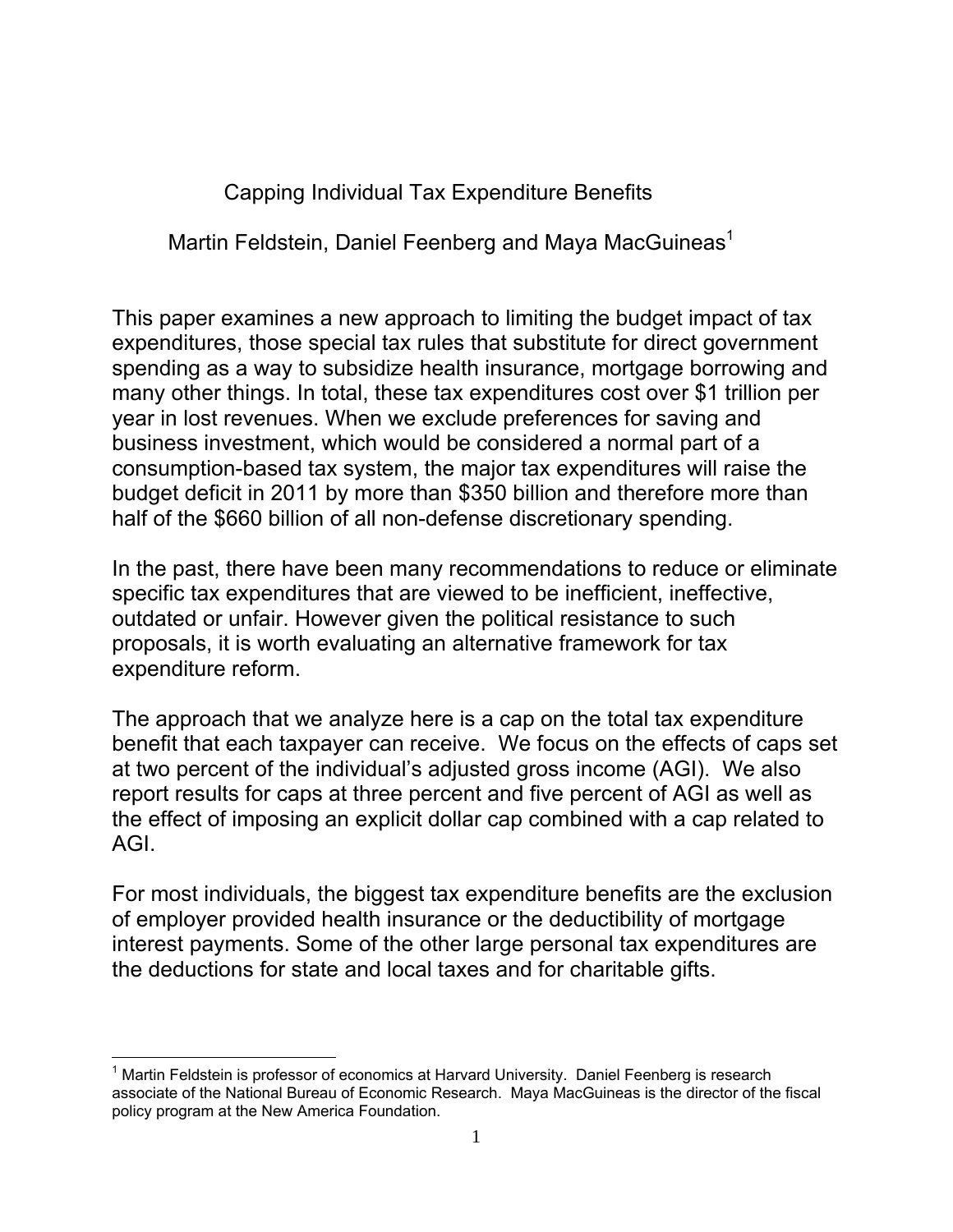To simplify taxpayer compliance, the cap that we analyze would not apply to all tax expenditures but to total itemized deductions, the health insurance exclusion, and a small number of tax credits. (See the Budget of the United States, Analytic Perspectives, Table 17-3 for a list of all tax expenditures.) This paper also shows the effect of removing individual items from our tax expenditure list.

A key point to stress is that, for tax expenditures that reflect deductions and exclusions, the cap is based on the value of the tax expenditures ("TE benefit"), not on the total amount deducted or excluded. For example, for someone with a 30 percent marginal tax rate who pays annual mortgage interest of \$5,000, the related TE benefit would be \$1,500.

Some recent discussion in Washington has proposed scaling back the deduction for home mortgage interest or for state income taxes. Taxpayers might complain that such a targeted approach is unfair in focusing on just one or two tax expenditures. The recent White House Fiscal Commission proposed a broader approach to reform of removing all tax expenditures in return for dramatically lower rates, and then increasing rates commensurately for any tax breaks that were returned to the tax code. The proposal we analyze relies on a similar broad-based approach. Because the TE benefit cap that we analyze would not single out any particular form of tax expenditure but would apply to the total of a all deductions and the key tax exclusion, this approach would reduce the revenue cost of tax expenditures without unfairly burdening taxpayers who benefit from a particular deduction.

Our analysis uses the NBER TAXSIM model to calculate the effect of the cap on TE benefits. These calculations use the sample of nearly 150,000 anonymous individual tax returns for 2006 provided by the Internal Revenue Service. These tax returns are adjusted to approximate the total taxes and tax expenditures projected by the Treasury Department for 2011. Because the tax expenditures that result from the exclusion of employer payments for health insurance are not reported on the 2006 tax returns, we use an imputation method developed by Jon Gruber based on data collected in the Medical Expenditure Panel Study.<sup>2</sup>

 2 Professor Gruber divided the Current Population Survey into cells by income, marital status and whether or not the household had children. Using the Medical Expenditure Panel Study data, he calculated for each household the probability that that household had employer based insurance and, conditional on having such insurance the average expenditure for that insurance by employers and by the individuals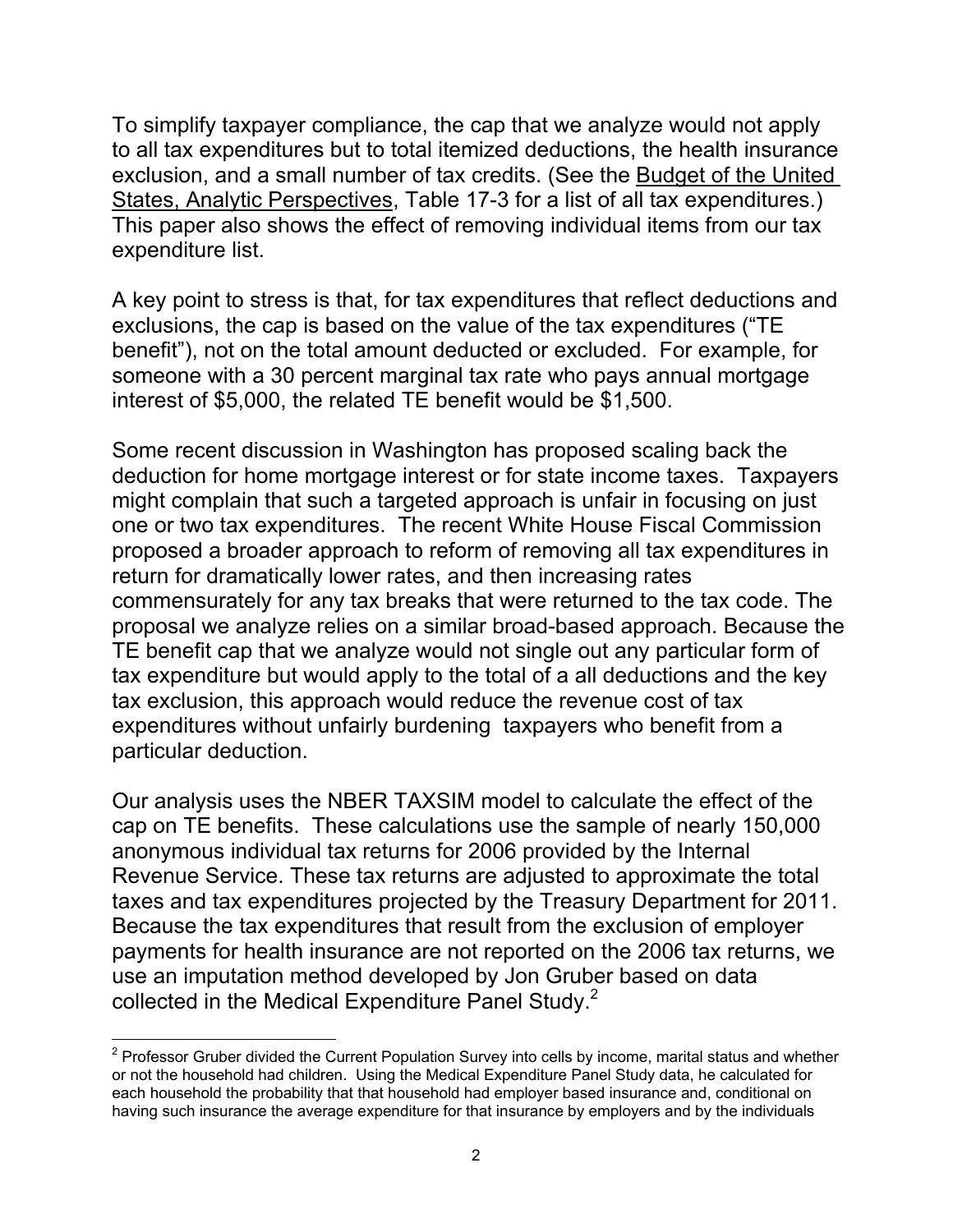Our analysis recognizes that some individuals will respond to the cap on tax expenditure benefits by shifting from itemizing their deductions to using the standard deduction whenever doing so reduces their total tax liability. That shift to the standard deduction is an important source of simplification for taxpayers. While an estimated 33 percent of taxpayers will itemize deductions in 2011 under current law, the introduction of the two percent TE benefit cap would reduce the number of itemizers to just nine percent of all tax returns. This represents a reduction of more than 35 million itemizers from a projected 48 million itemizers under existing law to less than 13 million with the 2 percent cap.

Our analysis implies that a two percent of AGI cap on tax expenditure benefits would reduce the 2011 fiscal deficit by \$278 billion dollars or about 1.8 percent of the projected GDP. The annual deficit reduction caused by a 2 percent TE benefit cap would grow over time. Since the fiscal deficit is now projected to be about 5 percent of GDP when the economy reaches "full employment" (i.e., at an unemployment rate of five percent), a 2 percent TE benefit cap that reduces the deficit by 1.8 percent of GDP would eliminate more than one third of the annual full-employment deficit.

#### Basic Results for the Two Percent Cap

The TAXSIM calculations imply that there will be 146 million personal income tax returns for 2011, with total AGI of \$8.6 trillion and tax liabilities of \$1.1 trillion. The group of tax expenditures described above reduces personal income tax revenue by \$360 billion, almost exactly one-third of those tax liabilities. The exclusion of health insurance benefits paid by employers also reduces payroll tax revenue by about \$110 billion in 2011. We do not take that into account in our analysis. Other deductions and tax credits do not affect the payroll tax.

If each taxpayer's ability to reduce his tax liabilities by using these tax expenditures is limited to two percent of that taxpayer's AGI, the additional tax revenue would be \$278 billion or a 26 percent increase in revenue from the individual income tax.

 $\overline{a}$ themselves. These data include, where applicable, the separate insurance of husbands and wives. A portion of employee expenditures for health insurance was treated as made through tax-favored "flexible fringe" accounts.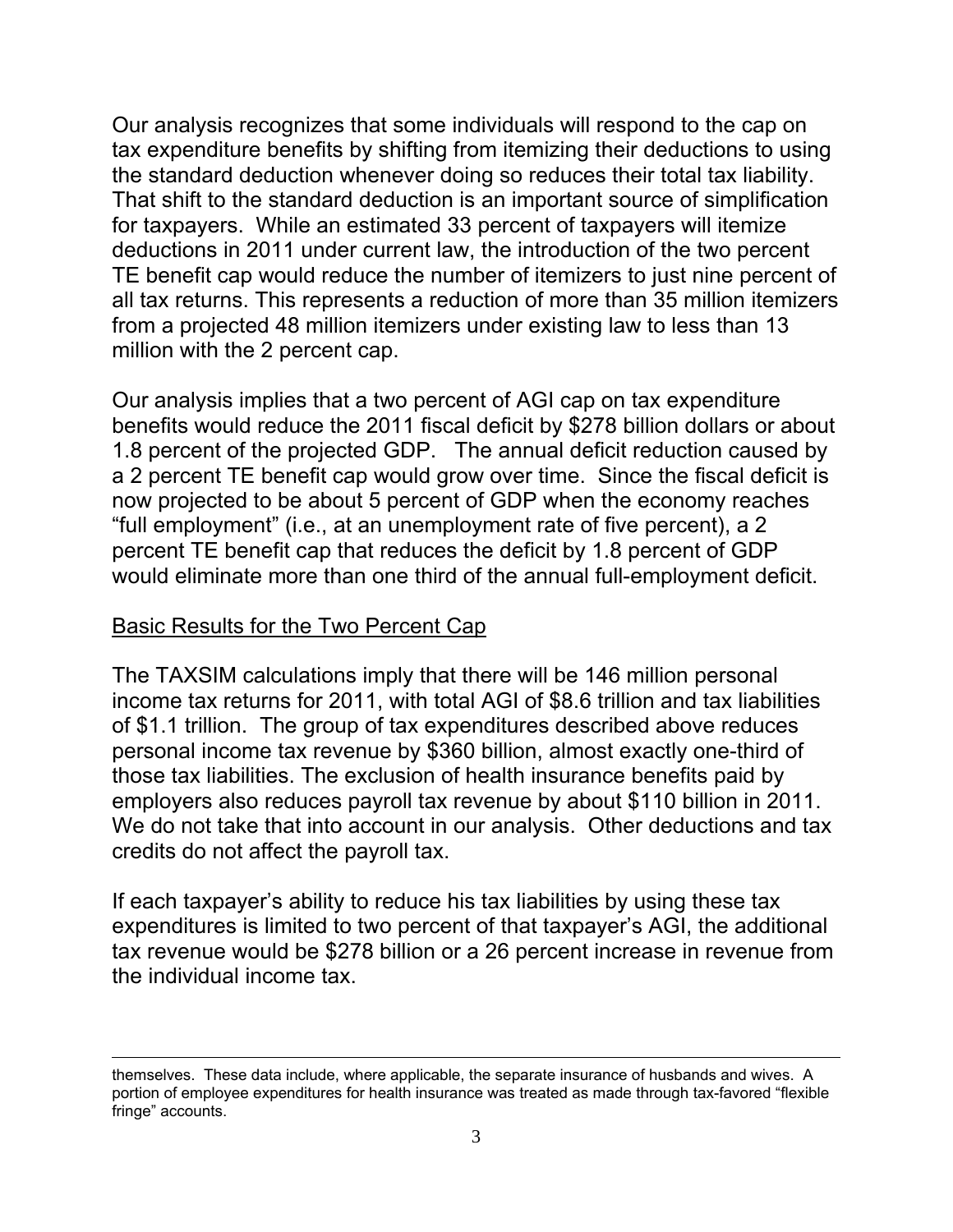Table 1 provides a detailed analysis by AGI group. The first column shows the number of returns (in millions) and columns 2 and 3 show total AGI and total tax expenditures in each AGI group in billions of dollars.

Column 4 shows the proportion of returns in each AGI group that is affected by the 2 percent cap. This rises from 75 percent among taxpayers with AGI below \$25,000 (where the health insurance exclusion generates large tax expenditure benefits even among those who do not itemize) to 98 percent among taxpayers with incomes between \$50,000 and \$75,000 and remains at 77 percent in the group with AGI's over \$500,000.

The cap has two important effects in addition to raising substantial revenue. First, it causes a major simplification by inducing a large fraction of taxpayers to shift from itemizing their returns to using the standard deduction since the tax benefit of using the standard deduction is not officially considered a tax expenditure (as well as for our cap.) Second, it reduces the deadweight loss (i.e., the inefficiency) caused by the distortions of taxpayer behavior that result from the deductions, exclusions, and tax credits that correspond to tax expenditure rules. We return to both of these in the next section.

Column 5 shows the increase in tax liability in billions of dollars that would result from limiting each taxpayer's tax expenditure benefit to no more than two percent of that taxpayer's AGI.

The increased tax revenue per return (shown in column 6) rises continually from \$370 for returns with AGI under \$25,000 to \$2,114 per return for those with AGI between \$50,000 and \$75,000 and then to \$43,337 for returns with AGI over \$500,000. Each figure in column 7 is the ratio of the total increased tax liability in the corresponding AGI group to the total AGI in that group. The ratio of incremental revenue to AGI (shown in column 7) varies between 2.7 percent and 3.6 percent, averaging 3.2 percent.

The relatively small increase in revenue per dollar of AGI in the highest income group (those with AGI over \$500,000) can be raised to a level that is more typical of the other income groups by limiting tax expenditure benefits to the smaller of \$10,000 and 2 percent of AGI. This only affects the top AGI group since in all other groups 2 percent of AGI is less than \$10,000. This extra limit on the tax benefit raises the additional revenue as a percentage of AGI in the top income group from 2.7 percent of AGI (an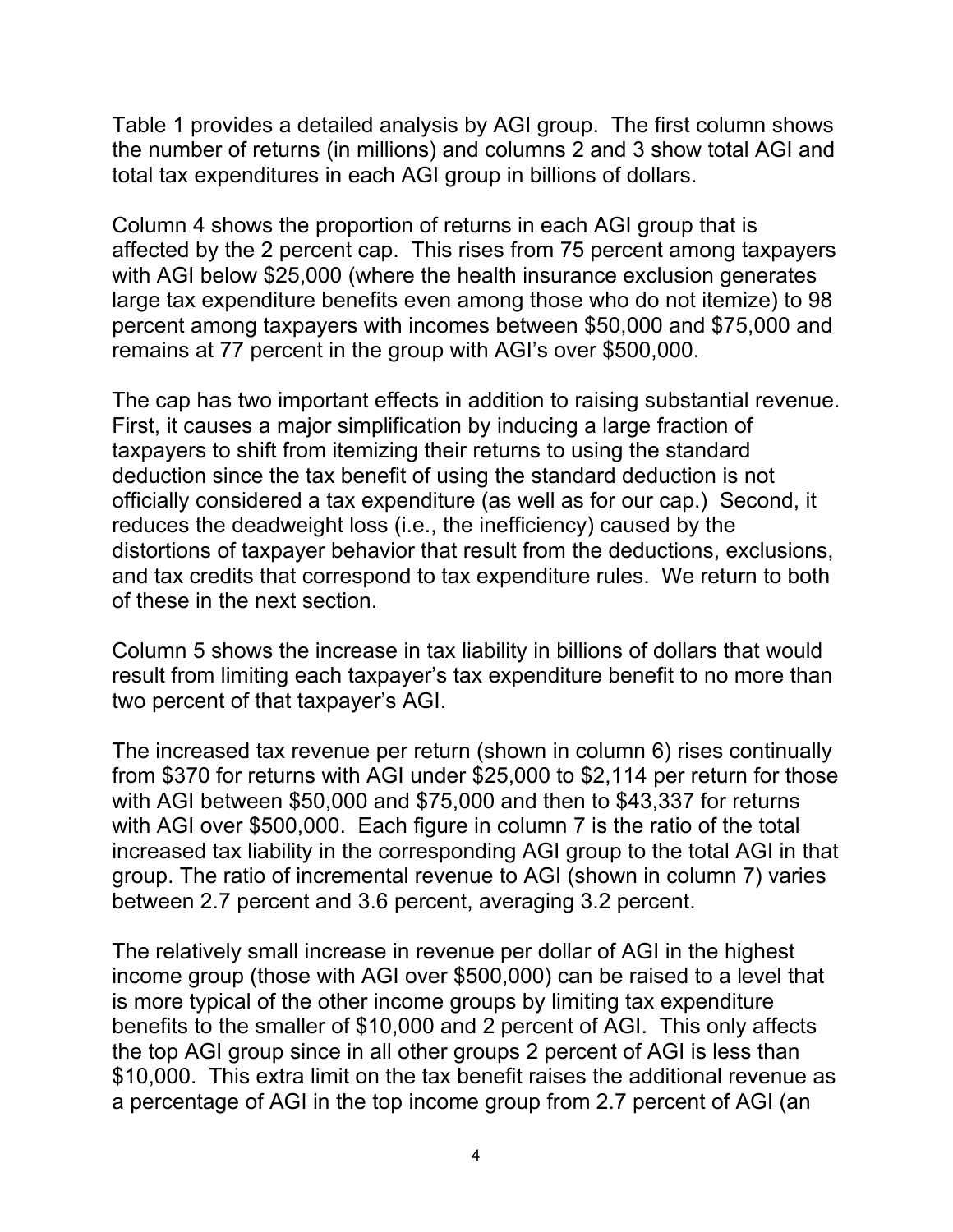| AGI Group  | Returns      | AGI  | Tax Exp.<br>Benefits | Percentage<br>With Limits | Increased<br>Revenue | Increased<br>Revenue per<br>Return | Increased<br>Revenue as $\%$<br>of AGI | Increased<br>Revenue as<br>$%$ of Tax<br>Expenditure |
|------------|--------------|------|----------------------|---------------------------|----------------------|------------------------------------|----------------------------------------|------------------------------------------------------|
| (000)      | (1)          | (2)  | (3)                  | (4)                       | (5)                  | (6)                                | (7)                                    | Benefit<br>(8)                                       |
| $0 - 25$   | 61           | 620  | 33                   | 73                        | 22                   | 370                                | 3.6                                    | 68                                                   |
| $25 - 50$  | $35\,$       | 1268 | 52                   | 92                        | 37                   | 1049                               | 2.9                                    | 70                                                   |
| 50-75      | 20           | 1250 | 51                   | 98                        | 43                   | 2114                               | 3.4                                    | 84                                                   |
| 75-100     | 12           | 1057 | 45                   | 96                        | 36                   | 2899                               | 3.4                                    | 79                                                   |
| 100-200    | 13           | 1762 | 64                   | 95                        | 61                   | 4590                               | 3.4                                    | 95                                                   |
| 200-300    | 2            | 547  | 24                   | 92                        | 20                   | 8683                               | 3.6                                    | 82                                                   |
| 300-500    | $\mathbf{1}$ | 444  | 23                   | 82                        | 15                   | 12758                              | 3.4                                    | 65                                                   |
| $500$ plus | $\mathbf{1}$ | 1680 | 68                   | 77                        | 45                   | 43337                              | 2.7                                    | 66                                                   |
| ALL        | 146          | 8627 | 360                  | $86\,$                    | 278                  | 1901                               | 3.2                                    | 77                                                   |

Table 1 Effects of Two Percent of AGI Cap on Tax Expenditure Benefits

Column 1 in millions Columns 2,3 and 5 in billions Column 6 in dollars Columns 4,7 and 8 in percentages

Estimates refer to 2011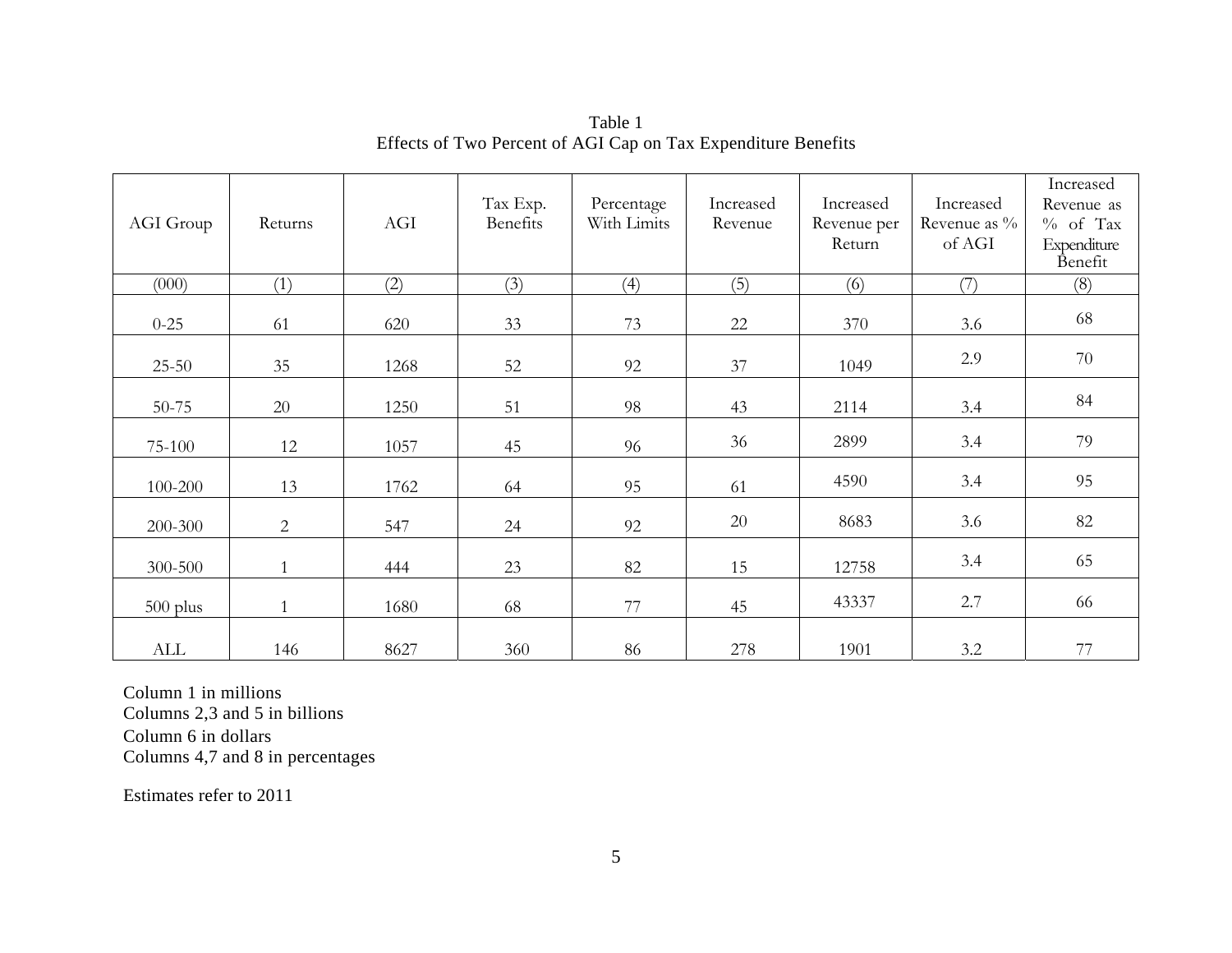average of \$43,337) to 3.7 percent of AGI (an average of \$60,310). This additional cap increases total revenue by \$17.5 billion.

The two percent limit reduces the tax expenditure benefits by 68 percent for those with incomes below \$25,000, rising to 95 percent for those with incomes between \$100,000 and \$200,000. The reduction of tax expenditure benefits then declines to 66 percent in the highest income group. This is shown in column 8. With the additional \$10,000 limit, the tax expenditure benefits of the top AGI group is reduced by 98 percent, the largest reduction of any AGI group.

## Effect of the Cap on the Use of the Standard Deduction and on Deadweight Efficiency Losses

The two percent cap would have the major advantage of simplifying taxpayers' filing by inducing nearly 75 percent of all current itemizers to use the standard deduction. This would reduce the number of itemizers by more than 35 million taxpayers.

Table 2 shows the number of taxpayers in each AGI group that would be expected to itemize in 2011 under current law (column 1) and with a two percent cap (column 2). The percentage reduction in the number of itemizers, shown in column 3, indicates that about 74 percent of all itemizers would shift to the standard deduction while almost no itemizers with incomes over \$300,000 would shift.

The cap and the induced shift to using the standard deduction has an important effect on the incentive to increase the scale of various deductions, exclusions, and activities that lead to tax credits. For example, for someone who is not subject to the two percent cap, an extra dollar of mortgage interest reduces tax liability by the marginal tax rate, e.g., for someone in the 30 percent bracket, the net cost of an extra dollar of mortgage deduction is only 70 cents. A substantial volume of research confirms that the reduced cost of mortgage interest causes an increased consumption of housing services and an increased use of mortgage debt leverage, both of which create deadweight efficiency losses. In contrast, for someone whose total tax expenditure benefits exceed two percent of GDP, the net cost of the extra dollar of mortgage interest would be a dollar because there would be no further tax reduction.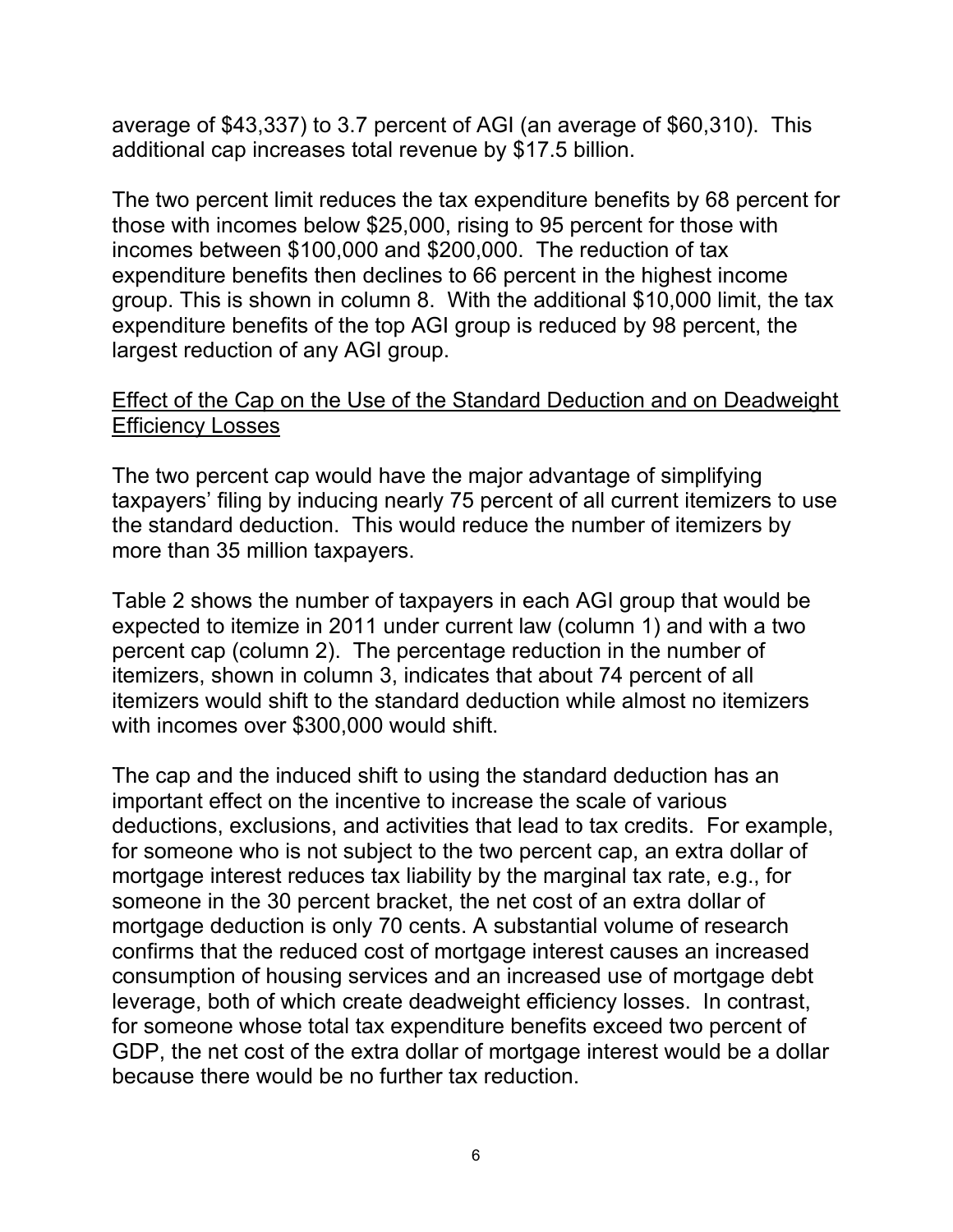| <b>AGI Group</b> | <b>Current Law</b> | With Two Percent Cap | Percentage Reduction |
|------------------|--------------------|----------------------|----------------------|
| (000)            | (1)                | (2)                  | (3)                  |
|                  | (million)          | (million)            |                      |
| $0 - 25$         | 2.83               | 0.86                 | 70                   |
| $25 - 50$        | 10.09              | 1.38                 | 86                   |
| 50-75            | 10.89              | 0.95                 | 91                   |
| 75-100           | 8.45               | 2.09                 | 75                   |
| 100-200          | 11.23              | 3.68                 | 67                   |
| 200-300          | 2.17               | 1.51                 | 30                   |
| 300-500          | 1.12               | 1.06                 | $\sqrt{5}$           |
| $500 +$          | 0.97               | 0.95                 | $\overline{2}$       |
| ALL              | 47.75              | 12.48                | 74                   |

Table 2 Effects of Two Percent Cap on Number of Itemizers Thousands of Taxpayers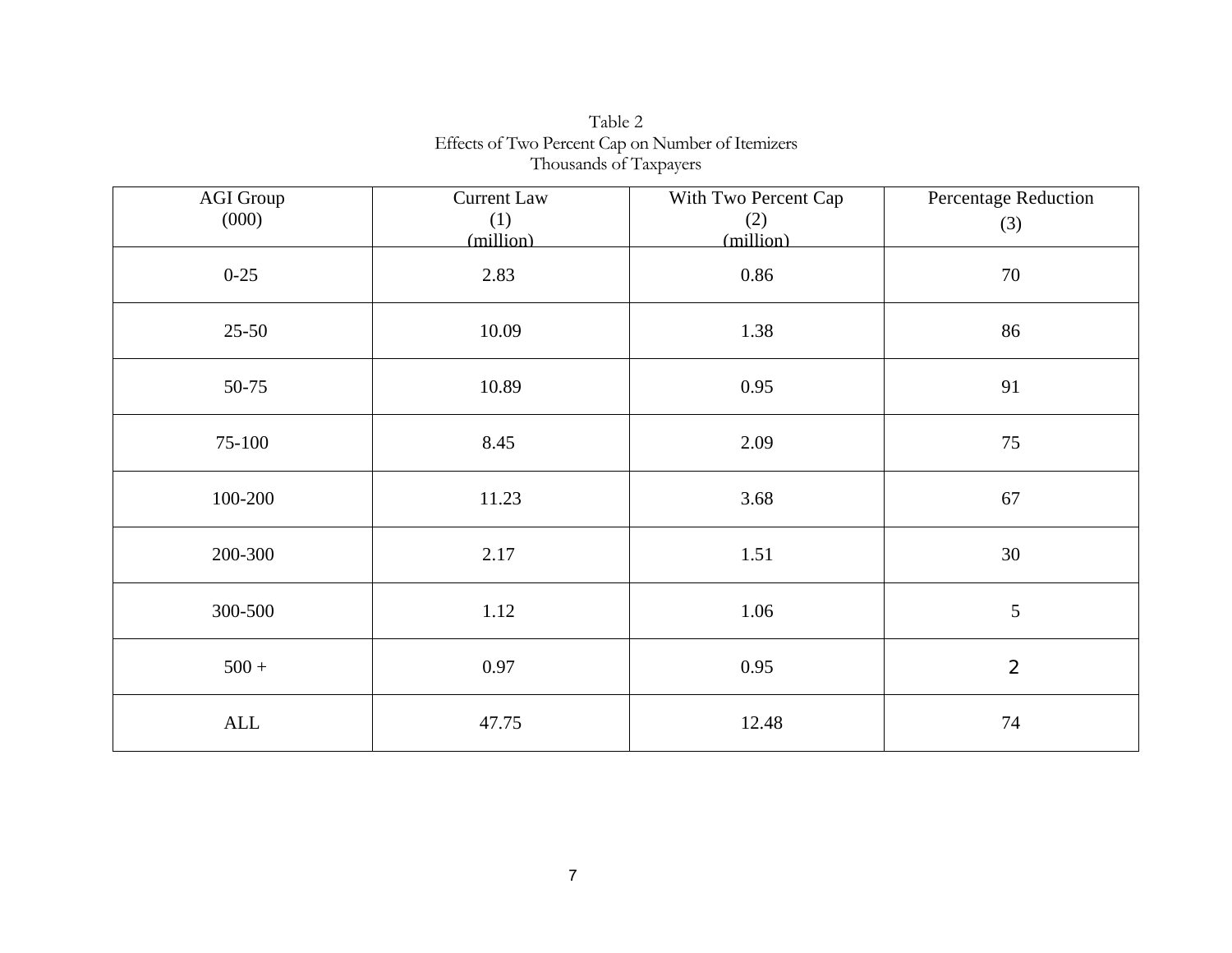The two percent cap reduces deadweight losses in two ways. For any taxpayer whose tax expenditure benefits are limited by the two percent cap (i.e. who would otherwise have tax expenditure benefits of more than two percent of AGI), the cap reduces the volume of wasteful "tax spending" and the associated deadweight loss. In addition, even for those taxpayers for whom the cap is not binding but who are induced by the cap to shift from itemizing to the standard deduction, the deadweight loss associated with deductible expenditures is completely eliminated.

# Marginal Revenue Effects of Individual Tax Expenditures

The list of tax expenditures that we have examined includes all the itemized deduction plus credits and exclusions that are not related to saving and investment incentives. The list could of course be reduced or increased.

Table 3 shows the effect on aggregate revenue of dropping specific tax expenditures from the cap while retaining the two percent cap on all of the others. The final row of the table shows the overall total while the previous rows show the aggregate revenue loss in the eight broad AGI groups.

For example, removing the charitable deduction from the list subject to the two percent cap reduces revenue by \$22 billion, approximately 6 percent of the \$360 billion that would be raised by applying the cap to all of the items on the list. Nearly all of this revenue comes from taxpayers with AGI above \$100,000 and three quarters from those with incomes over \$500,000.

Subjecting the deduction for property taxes to the two percent cap adds \$22 billion to total revenue. About half of this comes from individuals with AGI over \$300,000.

The largest revenue effect among the deductions is for mortgage interest, totaling \$46 billion. An even larger tax expenditure is the exclusion of employer payments for health insurance with a revenue effect of \$140 billion.

## Raising the Cap from Two Percent to Three Percent or Five Percent

Raising the cap from two percent of AGI to three percent or five percent would have a substantial effect on revenue and on the tax simplification of using the standard deduction.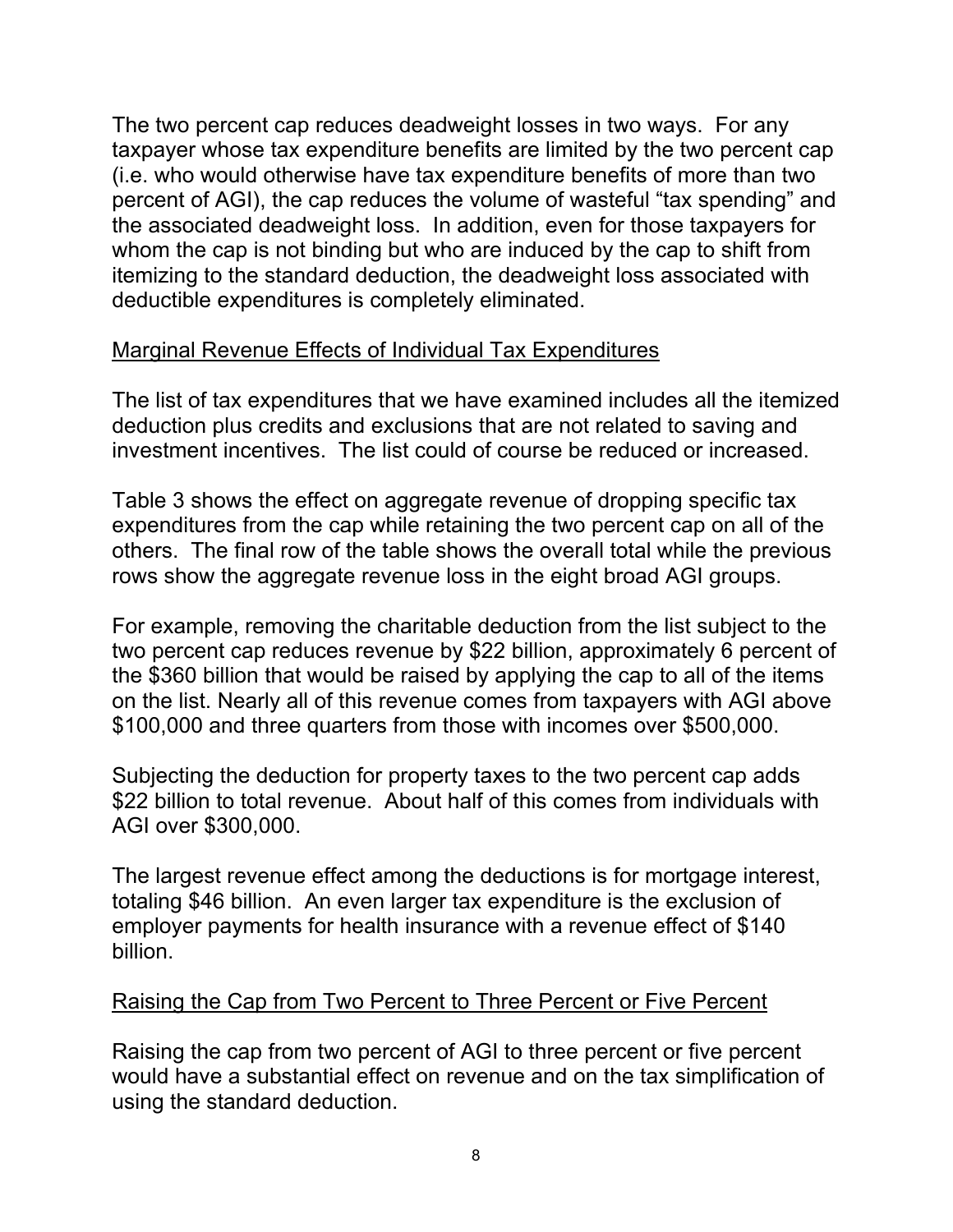Table 3 Effect of Excluding Specific Tax Expenditures from 2 Percent Cap (Billions of Dollars)

| <b>AGI Group</b> | Charitable | Property | State & Local     | Mortgage | <b>Health Insurance</b> | Child    |
|------------------|------------|----------|-------------------|----------|-------------------------|----------|
| (000)            | Giving     | Tax      | <b>Income Tax</b> | Interest | Exclusion               | Credit   |
|                  |            |          |                   |          |                         |          |
| $0 - 25$         | $-0.03$    | $-0.02$  | $-0.01$           | $-0.31$  | $-20.71$                | $-0.88$  |
|                  |            |          |                   |          |                         |          |
| $25 - 50$        | $-0.22$    | $-0.15$  | $-0.12$           | $-3.12$  | $-25.56$                | $-9.15$  |
|                  |            |          |                   |          |                         |          |
| 50-75            | $-0.62$    | $-0.25$  | $-0.24$           | $-5.31$  | $-25.32$                | $-10.84$ |
|                  |            |          |                   |          |                         |          |
| 75-100           | $-0.70$    | $-0.22$  | $-0.29$           | $-4.85$  | $-21.30$                | $-7.67$  |
|                  |            |          |                   |          |                         |          |
| 100-200          | $-1.95$    | $-0.72$  | $-1.56$           | $-12.40$ | $-31.31$                | $-4.63$  |
|                  |            |          |                   |          |                         |          |
| 200-300          | $-1.36$    | $-0.58$  | $-2.32$           | $-5.31$  | $-7.89$                 | $0.0\,$  |
|                  |            |          |                   |          |                         |          |
| 300-500          | $-1.76$    | $-0.75$  | $-3.92$           | $-4.92$  | $-4.60$                 | $0.0\,$  |
|                  |            |          |                   |          |                         |          |
| $500 +$          | $-15.42$   | $-2.25$  | $-20.29$          | $-10.09$ | $-3.62$                 | $0.0\,$  |
|                  |            |          |                   |          |                         |          |
| ALL              | $-22.07$   | $-4.94$  | $-28.76$          | $-46.31$ | $-140.32$               | $-33.16$ |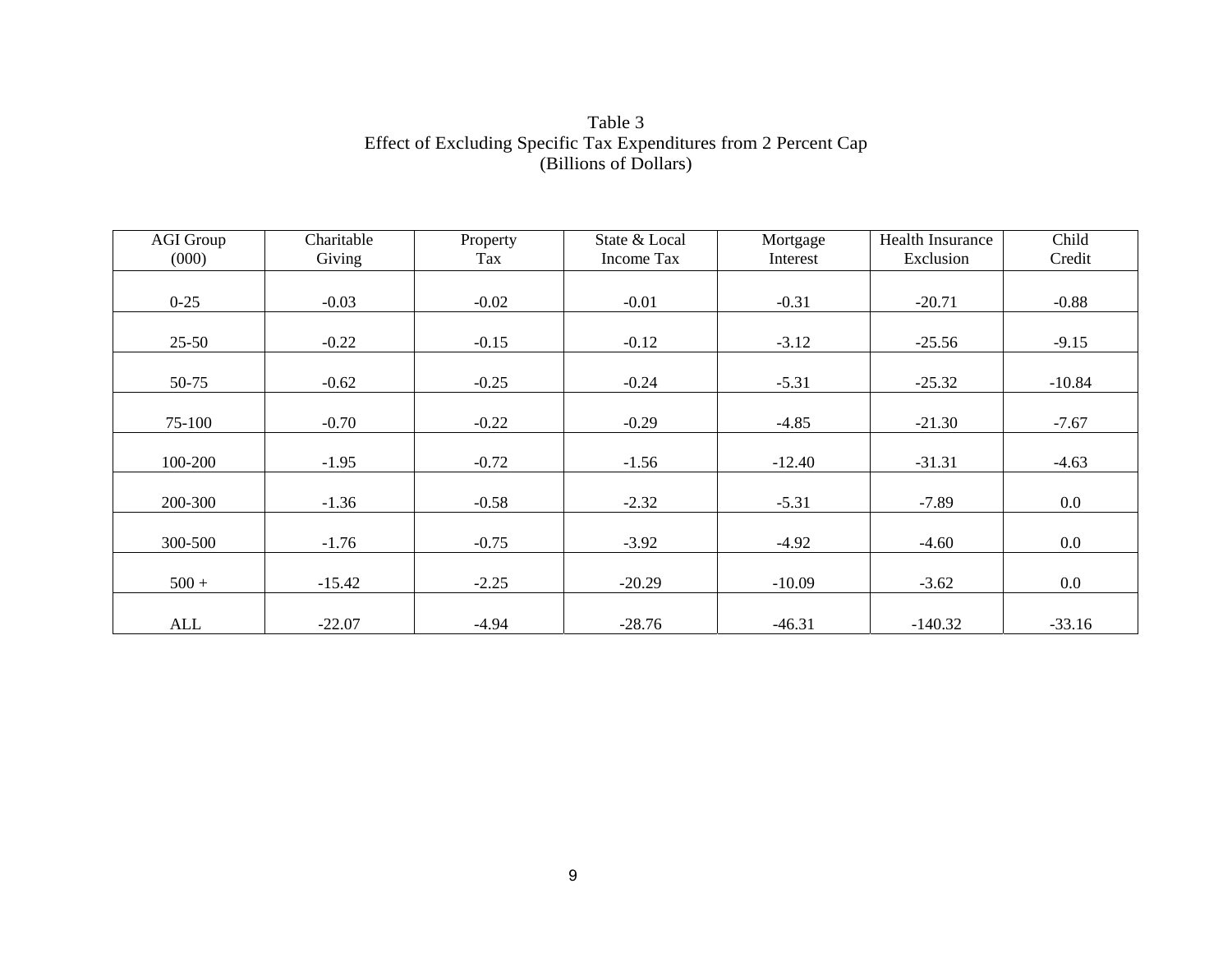While the two percent cap would limit the total deduction for 126 million taxpayers, raising the cap to three percent would affect only 101 million taxpayers while a five percent would affect only 66 million taxpayers.

In contrast to the \$278 billion of revenue that would result from the two percent cap, raising the cap would reduce the revenue gain to \$208 billion with a three percent cap and to just \$110 billion with a five percent cap.

The number of individuals who shift from itemizer to standard deduction would decrease from 35 million (74 percent) with the two percent cap to 17 million (37 percent) with a three percent cap and to just 8 million (17 percent) with a five percent cap.

### Alternative Minimum Tax

The two percent cap reduces the number of taxpayers who would pay the alternative minimum tax in 2011 by 58 percent. The revenue effect is however very small, just \$2.2 billion. All of the simulations reported in this paper reflect the resulting AMT offset.

## **Conclusion**

Special features of the individual income tax subsidize personal spending on a wide range of goods and services, including housing, health insurance, and local government services. Because these tax benefits substitute for direct government outlays they are known as "tax expenditures." Eliminating or reducing these tax expenditures would raise substantial revenue that could be used to lower tax rates and reduce the budget deficit.

Singling out one or a small number of tax expenditures to eliminate strikes many taxpayers as unfair. This paper considers a way of reducing the major individual tax expenditures by capping the total amount that the tax expenditures as a whole can reduce the individual's tax burden. More specifically, we examine the effect of limiting the total value of the tax reduction resulting from tax expenditures to two percent of the individual's adjusted gross income. Each individual can benefit from the full range of tax expenditures but can receive tax reduction only up to 2 percent of his AGI.